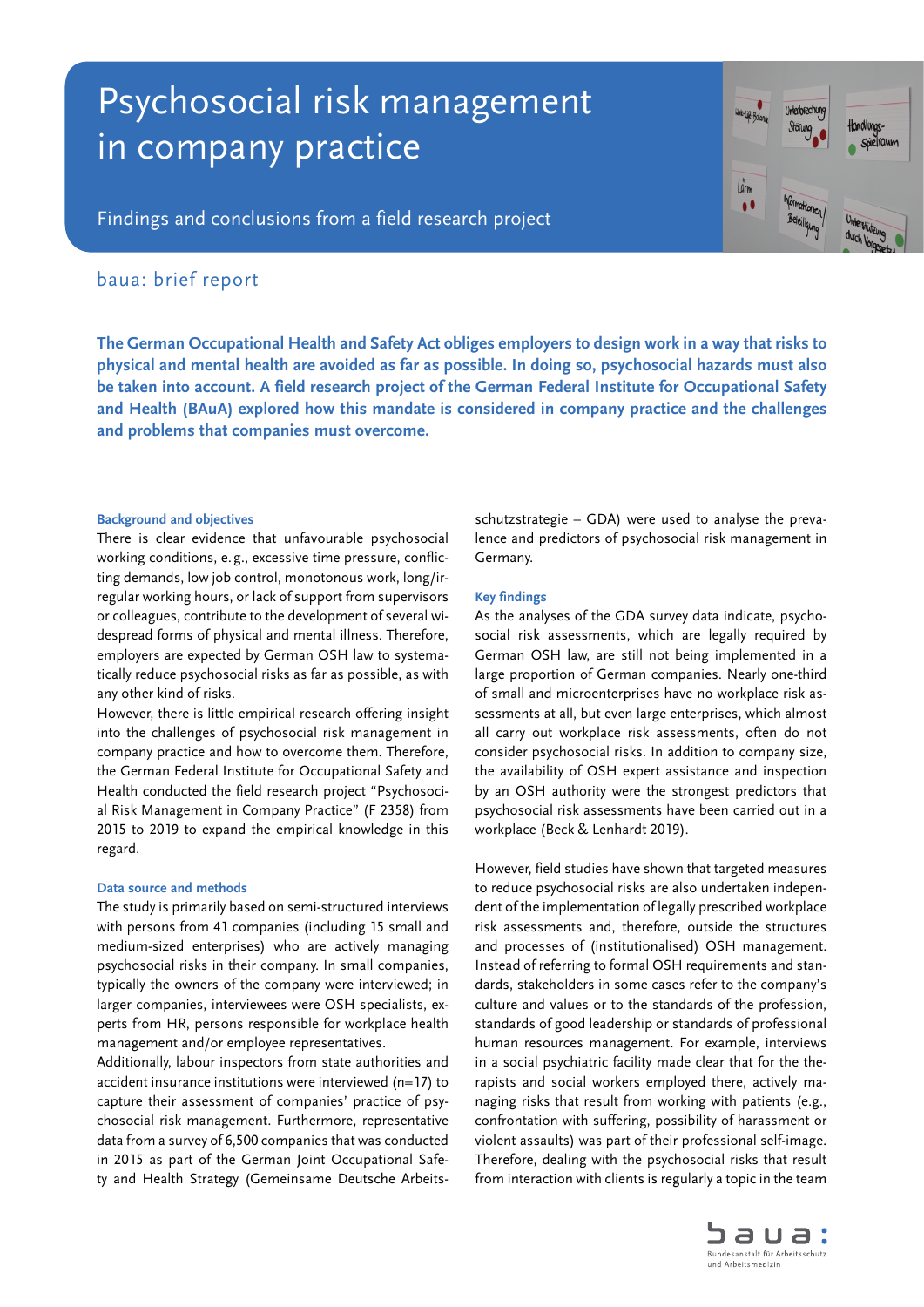Field studies have shown that psychosocial risks are often very difficult to manage in company practice. As many of these risks, such as work overload, high time pressure or interpersonal conflicts, are highly complex and have multiple interdependencies, there is often high uncertainty regarding these risks and appropriate mitigation measures. For example, considering the interdependencies of the quantity and complexity of work tasks, work time, and the qualifications and decision latitude of workers, it is difficult to specify the risk of work overload and the appropriate mitigation measures. Furthermore, substantial conflicts with other relevant business targets and requirements of work organisation may also arise that must be managed. Therefore, the practice of psychosocial risk management is often not a technical-rational decision-making process but rather a fluid problem-solving process in which diverse perspectives and multiple interests of stakeholders must be considered and negotiated. The field studies demonstrated that because of the political and social complexity of dealing with psychosocial risks, it is often challenging to provide effective OSH representation in these negotiation processes (Beck 2019).

Diversity was also found in the methodological approaches that companies pursued to identify and assess psychosocial risks. In some cases, the company's analyses of psychosocial risks were based on theoretical models or constructs (e.g., task variability, work intensity), usually using standardised survey and/or observation tools and claiming a technical or scientific rationale for the measurement, respectively. In contrast, approaches to analysing actual problems of work design or work organisation that were associated with psychosocial risks (e.g., overtime as a consequence of high induction costs in a department with high fluctuation) were often less formal and standardized and more discursive and reflexive (e.g., involving workshops, performance reviews or team meetings). Instead of claiming a scientific rationale for the measurement, these approaches were more targeted toward understanding the individual causes and contexts leading to critical situations or exposure to psychosocial risks at work. While standardized measurement tools provided a systematic overview of the characteristics of the psychosocial work environment, discursive and reflexive approaches contributed to an appropriate understanding of the characteristics and causes of specific problems, which is essential to develop and take appropriate measures (Schuller et al. 2018).

The spectrum of methodological approaches observed in small and medium-sized enterprises (SME, up to 249 employees) does not differ significantly from that in large companies. However, in SMEs, the approaches that predominated were pragmatic and solution-oriented practices for the everyday "assessing" and "managing" of psychosocial risks at work. For this purpose, e.g., individual talks, team meetings or annual staff meetings were used, but also spontaneous, informal hallway conversations. For assessing and managing psychosocial risks, the stakeholders in SMEs referred to their own observations and selfexperiences of work-related psychosocial hazards rather than to models, constructs and scientific analyses of psychosocial risk (Schuller 2018).

In the cases studied, the processes for developing and implementing measures to reduce psychosocial risks were typically less reflected, organised and controlled than the analyses and assessment of psychosocial risks. Faced with the complexity and multiple interdependencies of psychosocial risks, the persons responsible were often unable to specify targets of intervention, recognise options and derive appropriate measures. The implementation of measures failed in cases of a lack of management commitment, i.e., if company management and/or superiors did not assume their responsibility for psychosocial risk management. Sometimes, however, insufficient employee commitment was also an obstacle. Furthermore, the development and implementation of adequate measures was severely restrained when the persons involved formally bore responsibility but had little scope for decisions regarding the management measures and their implementation ( Schuller 2019).

#### **Conclusions for practice**

Contributions to the effective management of psychosocial risks are necessary and possible in all company contexts where the work tasks and the work environment are assessed and (re-)designed. Psychosocial risks are not only addressed in the context of OSH but also in the context of human resource management and/or leadership and professional practice. To effectively improve safety and health at work, the management of psychosocial risks must be systematically addressed and supported in all of these contexts.

For many relevant psychosocial risks, mandatory and universal standards are missing. Therefore, psychosocial risks cannot be assessed and managed by the traditional OSH approach of checking the generally accepted standards. Instead, a discursive and reflexive process of assessing and managing psychosocial risks must be organised involving all company stakeholders, in particular superiors, employees and OSH experts. The focus should be on